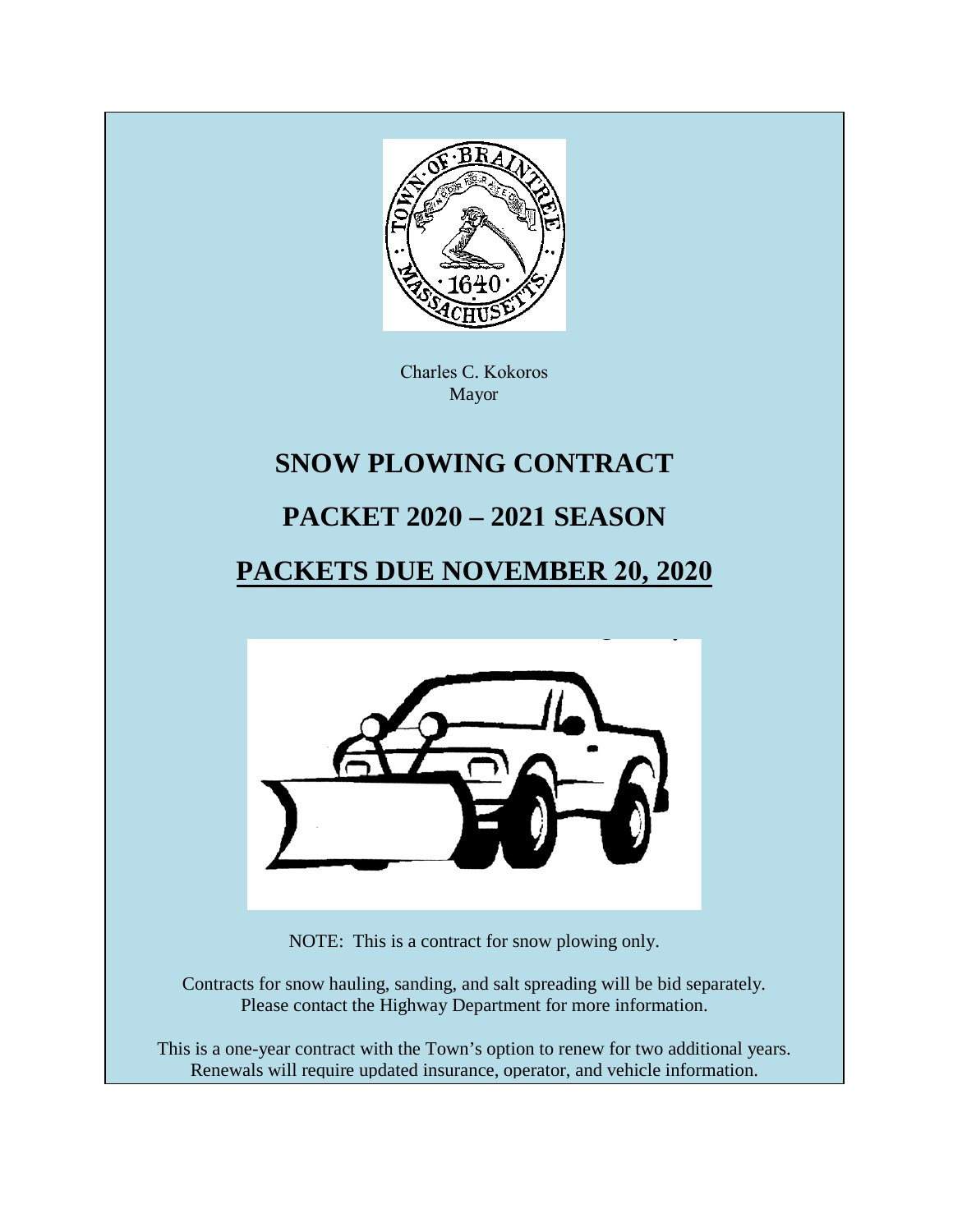

# **BRAINTREE DEPT. OF PUBLIC WORKS HIGHWAY/GROUNDS DIVISION**

 $\overline{\phantom{a}}$  , and the set of the set of the set of the set of the set of the set of the set of the set of the set of the set of the set of the set of the set of the set of the set of the set of the set of the set of the s

**\_\_\_\_\_\_\_\_\_\_\_\_\_\_\_\_\_\_\_\_\_\_\_\_\_\_\_\_\_\_\_\_\_\_\_\_\_\_\_\_\_\_\_\_\_\_\_\_\_\_\_\_\_\_\_\_\_\_\_\_\_\_\_\_\_\_\_\_\_\_\_\_\_\_**

**Mayor Charles C. Kokoros**

James Arsenault, Director jarsenault@braintreema.gov Benjamin Hulke, Asst. Director bhulke@braintreema.gov David H. McKenna, Asst. Supt. dmckenna@braintreema.gov Walter Sullivan, Asst. Supt. wsullivan@braintreema.gov Nancy Kennedy, Admin Clerk nkennedy@braintreema.gov

#### **TOWN OF BRAINTREE SNOW PLOW RATES - EFFECTIVE 10/1/2018**

#### Equipment Description Rate

3/4 Ton 4 X 4 Pickup 9 Ft. Plow 100.00 1 Ton 4 X 4 Pickup 9 Ft. Plow 105.00 6-Wheel Dump Truck, Non-CDL (under 26,000 GVW) 9 Ft. Plow 115.00 6-Wheel Dump Truck, CDL (over 26,001 GVW) 10 Ft. Plow 120.00 10 Wheel Dump Truck/Triaxle 140.00 Skid Steer 115.00 Backhoe 10 Ft. Plow 150.00 Front-End Loader 1-3 Yd. Bucket, 10 Ft. Plow 165.00 Front-End Loader 3-6 Yd. Bucket, 12 Ft. Plow 205.00 Front -End Loader 6 Yd. Bucket Over 12 Ft.-16 Ft. Plow 245.00 Grader-11Ft to 13 Ft Front Plow 225.00 Grader-12Ft Front Plow and a 10 Ft Side Plow 265.00 6- Wheeler w/2 Plows All Wheel Drive 245.00 Bulldozer D6 275.00 Big Load with Snow blower, Cap 2700Ton (Per Hour) 505.00 505.00

**\$800.00** Bonus will be paid to Contractor submitting a COMPLETE contract packet including ALL documents prior to NOVEMBER 20, 2020. Bonus will be paid with first invoice of the season.

**\$200.00** "GPS Incentive" will be paid to all contractors this year. All contractors will be required to carry a Town issued phone with GPS App. Incentive will be paid with first invoice of of the season.

Snow Hauling and Removal - WILL BE BID SEPARATELY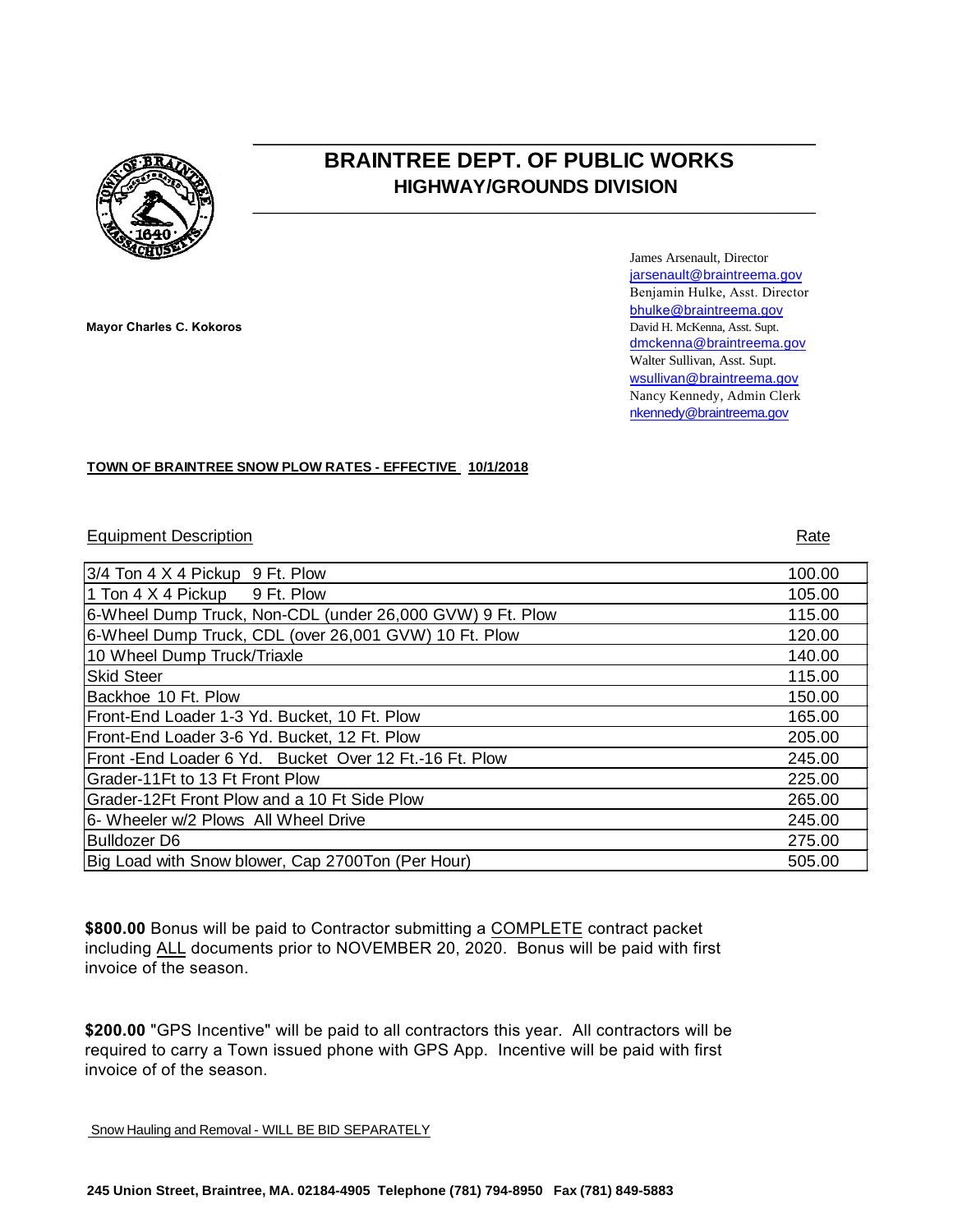### **TOWN OF BRAINTREE RULES FOR SNOW PLOWING 2020/2021**

**\*NEW\* All contractors will be required to carry a Town issued phone with GPS App. for roadway compliance mapping.**

- **1. This Proposal consists of providing the Town of Braintree with motor vehicles for the purpose of plowing snow within the limits of the Town of Braintree, at locations determined by the Highway Superintendent, or his designee. All call-ins are at the discretion of the Highway Superintendent or his designee.**
- **2. Contractor must have completed a Snow Plowing packet, with all documents, prior to snow plowing operations. Contractors who submit a completed packet prior to November 20, 2020 will be paid a one-time bonus of \$800.00.**
- **3. All equipment must be available, with properly licensed driver or operator, and fueled at all times** *November 20, 2020 through June 30, 2021 subject to inspection and acceptance by Highway/Grounds Superintendent or his designee, each year of this contract.*
- **4. Payment for all operations will be based on arrival of equipment at the Highway Department yard. Fueling of all vehicles is the responsibility of Owner.**
- **5. All prices shall be based on furnishing of labor and equipment in good operating condition, operated and maintained by the Owner. Any equipment not in good operating condition or failure to produce proper license, registration and/or insurance will not be allowed in any snow plowing operations.**
- **6. If any vehicle used in this contract is operated by other than the owner of record, a notarized certification must be submitted by owner indicating authorization of operation of said equipment by operator other than the owner.**
- **7. Only drivers who have been pre-approved by the Town may perform snow plowing operations. No substitutions or additions may be made without pre-approval of the Highway Superintendent and DPW Director. The substitute, if approved, must provide a copy of a valid driver's license or hoisting license (as appropriate). This must be followed up by an actual copy of the RMV driving record within five days of the substitution. No payment will be made to any Contractor while driving records are outstanding.**
- **8. Unavailability of equipment for three (3) or more occasions may subject contractor to termination of contract.**
- **9. Ballast drawn from the Town must be returned.**
- **10. Maximum of one (1) hour will be allowed from time of call to arrival at Town Barn.**
- **11. All equipment must report with full tank of fuel and chains, when weather dictates.**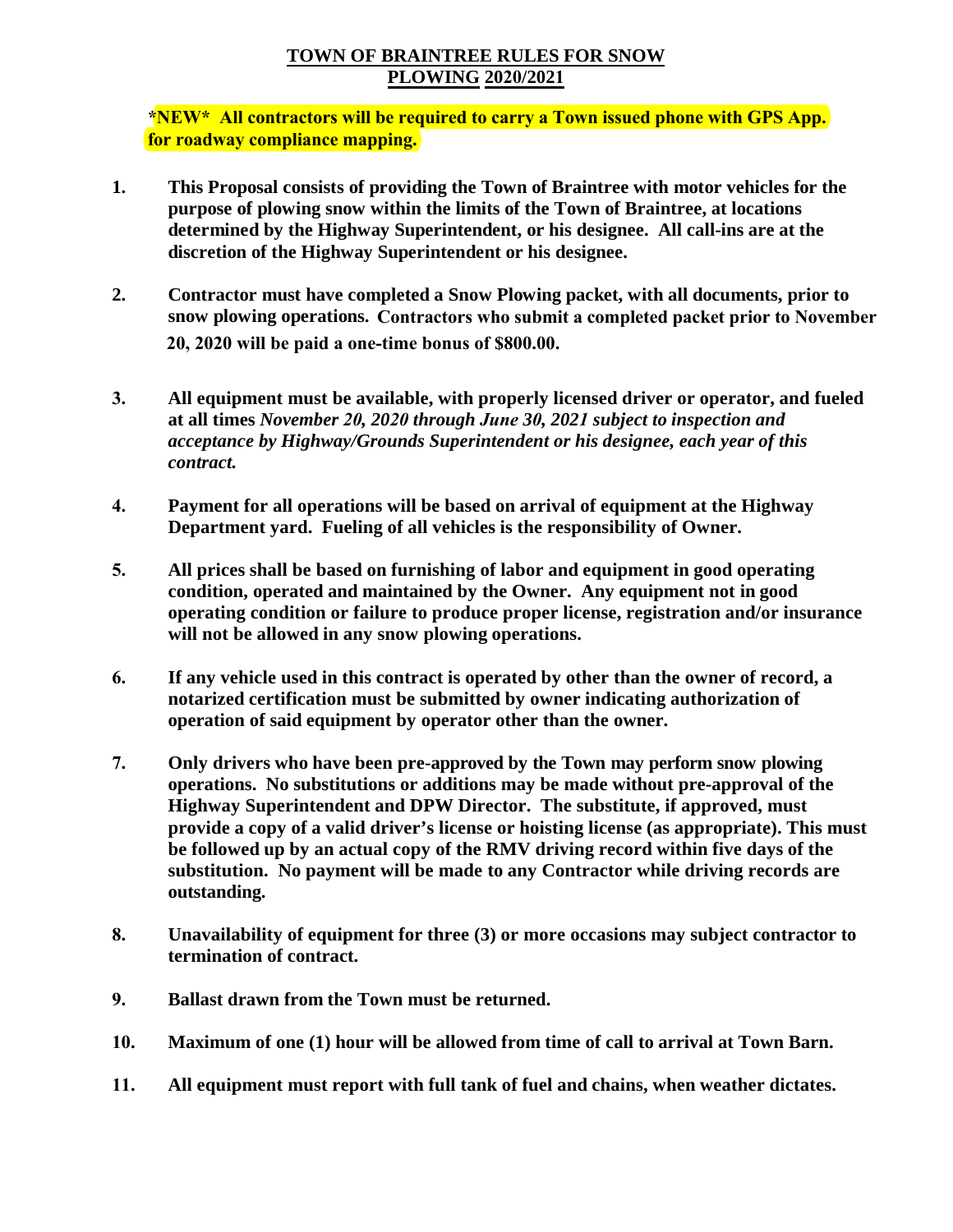- **12. ALL CONTRACTORS MUST REPORT TO HIGHWAY DEPARTMENT OFFICE PRIOR TO PROCEEDING INTO ROUTES NO EXCEPTIONS.**
- **13. WHEN CHANGING DRIVERS, ALL PARTIES MUST REPORT TO THE OFFICE PRIOR TO PROCEEDING INTO ROUTES. ALL DRIVERS & OPERATORS ARE REQUIRED TO PROVIDE COPY OF OPERATOR'S LICENSE.**
- **14. All Contractors with operators of equipment which requires CDL License covered under this contract must submit notarized certification stating compliance with DOT Regulations requiring random Drug & Alcohol test of all such operators.**
- **15. CONTRACTORS MUST REPORT TO FOREMAN OR OTHER HIGHWAY PERSONNEL PRIOR TO LEAVING ROUTES. THIS INCLUDES, BUT IS NOT LIMITED TO, MEALTIMES, FUELING OF VEHICLES, ETC. CONTRACTORS NOT LOCATED IN THEIR ROUTES MAY BE SUBJECT, AT THE DISCRETION OF THE DPW DIRECTOR, HIGHWAY FOREMAN, HIGHWAY SUPERINTENDENT OR HIS DESIGNEE, TO TERMINATION OF CONTRACT.**
- **16. Conventional tires are unacceptable.**
- **17. No Town of Braintree parts, and/or tools are to be used in repairs to Contractors' equipment.**
- **18. Hours and rates must be confirmed prior to leaving the Highway Dept. office at the end of each shift.**
- **19. Invoices must be submitted to Highway Office in order for payment to be made.**
- **20. Insurance Requirements:**

**Contractor shall maintain the insurance coverage listed below. Contractor is required by this agreement to name the Town of Braintree as an Additional Insured and to provide the Town with certificates of insurance coverage indicating that the Town of Braintree has been added as an additional insured under all insurance coverages required by this contract. Further, Contractor is required to provide the Town of Braintree with a copy of the current additional insured endorsement page, reflecting that the Town of Braintree has been listed as an additional insured, for each insurance policy to which the Town of Braintree has been added.**

A. **Required for All:** Automobile Liability in the amount of \$500,000 for bodily injury and property damage per accident. Town of Braintree must be named as Additional Insured for Snow Removal Purposes; and B. **Required When Contractor has Employees**: Workers' Compensation and Employer's Liability in the amount as may be required by Massachusetts General Laws Chapter 152.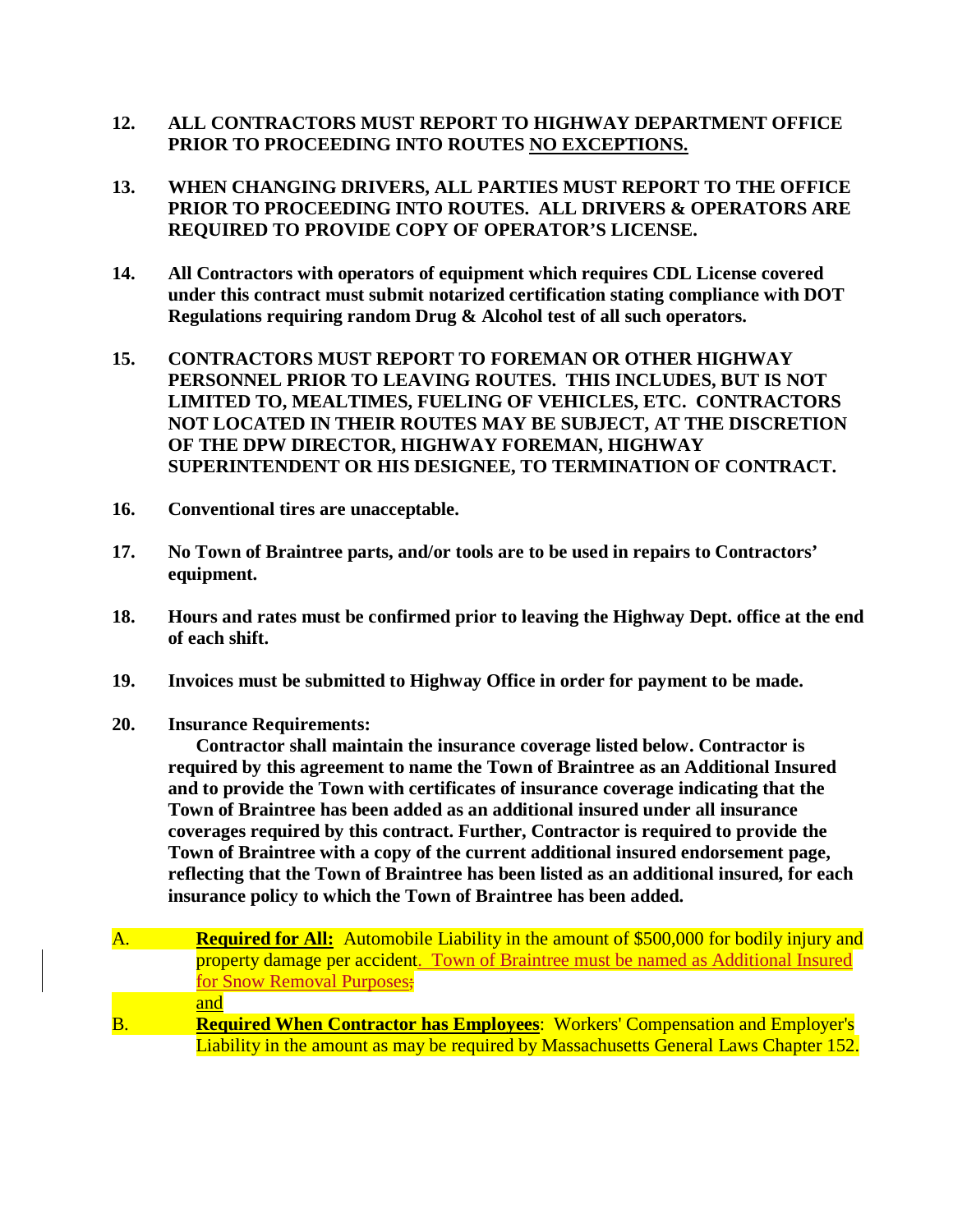# **SNOWPLOW CONTRACTORS**

# **CONTRACTORS MUST FILL OUT THIS CHECKLIST AND SUBMIT IT WITH CONTRACT PACKET**

# **CONTRACTOR NAME: \_\_\_\_\_\_\_\_\_\_\_\_\_\_\_\_\_\_\_\_\_\_\_\_\_\_\_\_\_\_\_\_\_\_\_\_\_\_\_\_\_**

| <b>Contract---Signed by Head of Company</b> (Attached)                                                                                                                                                |
|-------------------------------------------------------------------------------------------------------------------------------------------------------------------------------------------------------|
| <b>Certificate of Authorization</b>                                                                                                                                                                   |
| <b>Workers Compensation Affidavit</b> (Attached)                                                                                                                                                      |
| <b>W-9 Form</b> (Attached)                                                                                                                                                                            |
| <b>List of All Vehicles to be used for Snow Removal Operations</b> (Attached)                                                                                                                         |
| <b>Current Registration for All Vehicles</b>                                                                                                                                                          |
| Insurance Certificate, with Town of Braintree named as an Additional Insured for<br>Snow Removal Purposes (Please check coverage requirements under "Rules for<br><b>Snow Contracting"</b> )          |
| <b>Copy of Additional Insured Endorsement Page</b> (Sample Attached)                                                                                                                                  |
| <b>Current Massachusetts Drivers' License for all operators</b>                                                                                                                                       |
| <b>Current Copy of Operators' Driving Records from the Registry of Motor Vehicles--</b><br>-no substitutions accepted. RMV driving records may be obtained on-line, or in-<br>person at the Registry. |

#### **FOR CONTRACTORS WITH VEHICLES 26,000 AND OVER:**

**\_\_\_\_\_\_\_\_ Notarized Current Certificate of Compliance with D.O.T. Drug and Alcohol Testing Regulations for operation of equipment over 26,001 GVW** *(Attached)*

Current Hoisting License, for Operators of Vehicles over 26,000 lbs.

*Please submit one copy of all documents to the Highway Department Office. Once all the Town signatures are obtained, we will give you a copy of the contract package.*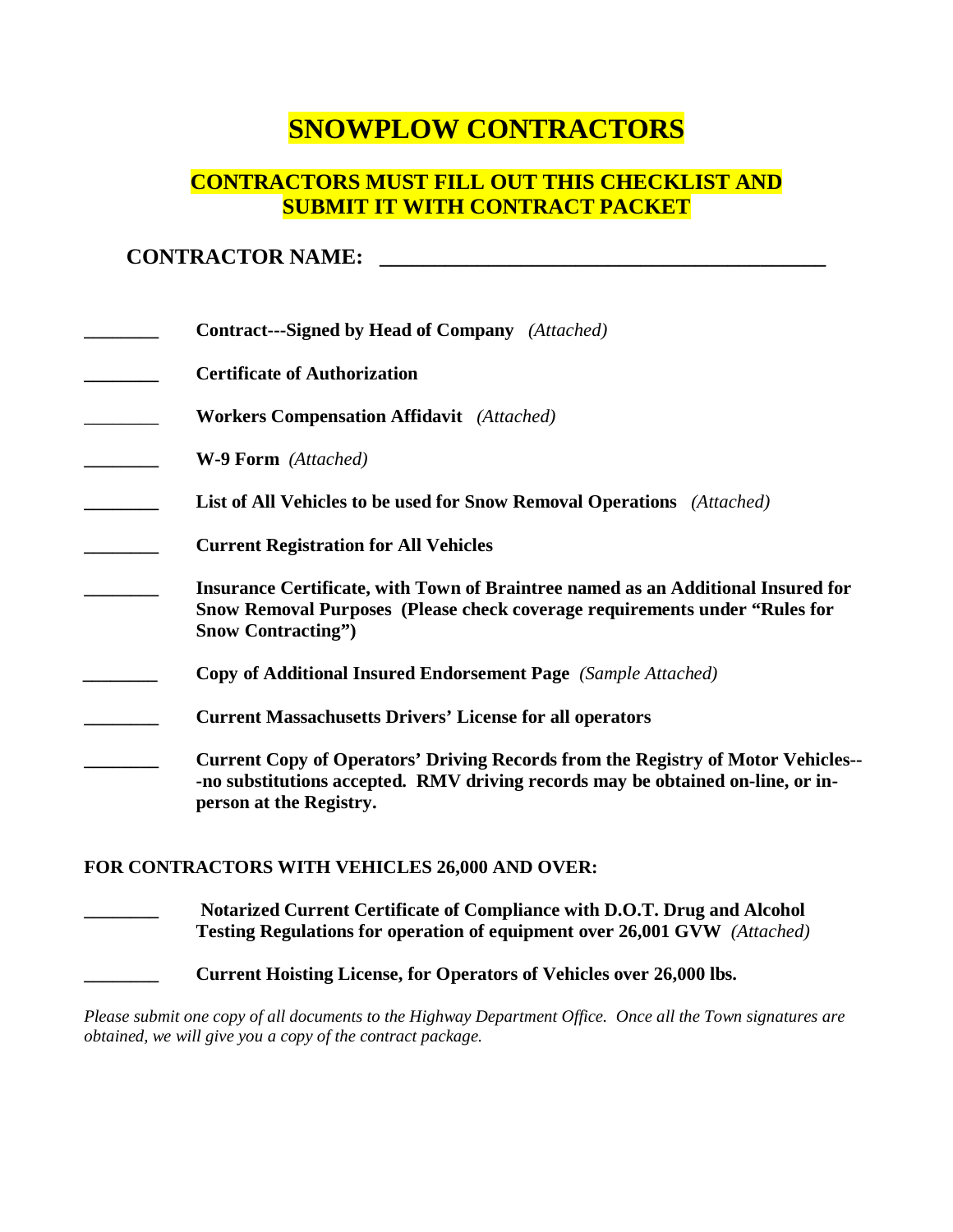### **SNOW PLOWING CONTRACT BETWEEN THE TOWN OF BRAINTREE AND**

 $\left(\begin{array}{ccc} \begin{array}{ccc} \begin{array}{ccc} \end{array} & \begin{array}{ccc} \end{array} & \begin{array}{ccc} \end{array} & \end{array} & \begin{array}{ccc} \end{array} & \begin{array}{ccc} \end{array} & \end{array} & \begin{array}{ccc} \end{array} & \begin{array}{ccc} \end{array} & \end{array} & \begin{array}{ccc} \end{array} & \begin{array}{ccc} \end{array} & \begin{array}{ccc} \end{array} & \begin{array}{ccc} \end{array} & \begin{array}{ccc} \end{array} & \begin{array}{ccc} \end{array} & \begin{array}{ccc} \end{array} & \end{array$ 

This Agreement is made on this \_\_\_ day of \_\_\_\_\_\_\_\_, 20\_\_ between the Town of Braintree, acting by and through its duly elected Mayor (hereinafter, the "Town") and

(\_\_\_\_\_\_\_\_\_\_\_\_\_\_\_), whereby the parties contract for services under the terms and conditions set forth herein.

#### **I. PARTIES**

The parties to this contract are the Town of Braintree, acting by and through its duly elected Mayor and (<br>and  $\blacksquare$ ). The Town of Braintree is a municipal corporation of the Commonwealth of Massachusetts having a principal place of business at One J. F. K. Memorial Drive, Braintree, MA 02184 and (\_\_\_\_\_\_\_\_\_\_\_\_\_\_\_\_\_\_\_\_\_\_\_\_\_) is a (corporation/sole proprietorship/limited liability company/ partnership)---(CIRCLE ONE) with a principal place of business at  $($ 

#### **II. DESIGNATED REPRESENTATIVES**

The Town designates Benjamin Hulke, Asst. Director of Public Works and

\_\_\_\_\_\_\_\_\_\_\_\_\_\_\_\_\_\_\_\_\_\_\_\_\_\_\_\_\_\_\_\_(company name) designates

 $\alpha$  (name  $\&$  title), as their authorized representatives

to provide approvals, directives, and permissions including changes, and to receive notices or other communications under this Agreement at the addresses stated above.

#### **III. CONTRACT DOCUMENTS**

The contract documents shall consist of the following:

1) This Agreement;

- 2) Town of Braintree Rules for Snow Contracting, dated 2020/2021 and updated as deemed necessary by the Director of Public Works;
- 3) Contractor's Certificates of Insurance with Endorsements.

Such contract documents shall be incorporated herein by reference and made a part of this Contract, which represents the entire agreement and understanding between the Parties. If the terms of any of the documents are in conflict, the terms of this agreement shall prevail.

## **IV. SERVICES**

The scope of services to be provided by Contractor is as follows: *Snow plowing for the Town of Braintree.* 

## **V. QUALITY OF WORK**

Contractor represents that it will perform services for the Town using that degree of care and skill ordinarily exercised by and consistent with the standards applicable to persons performing similar services under similar conditions in the same locality. Contractor shall be liable for its services rendered under this Contract.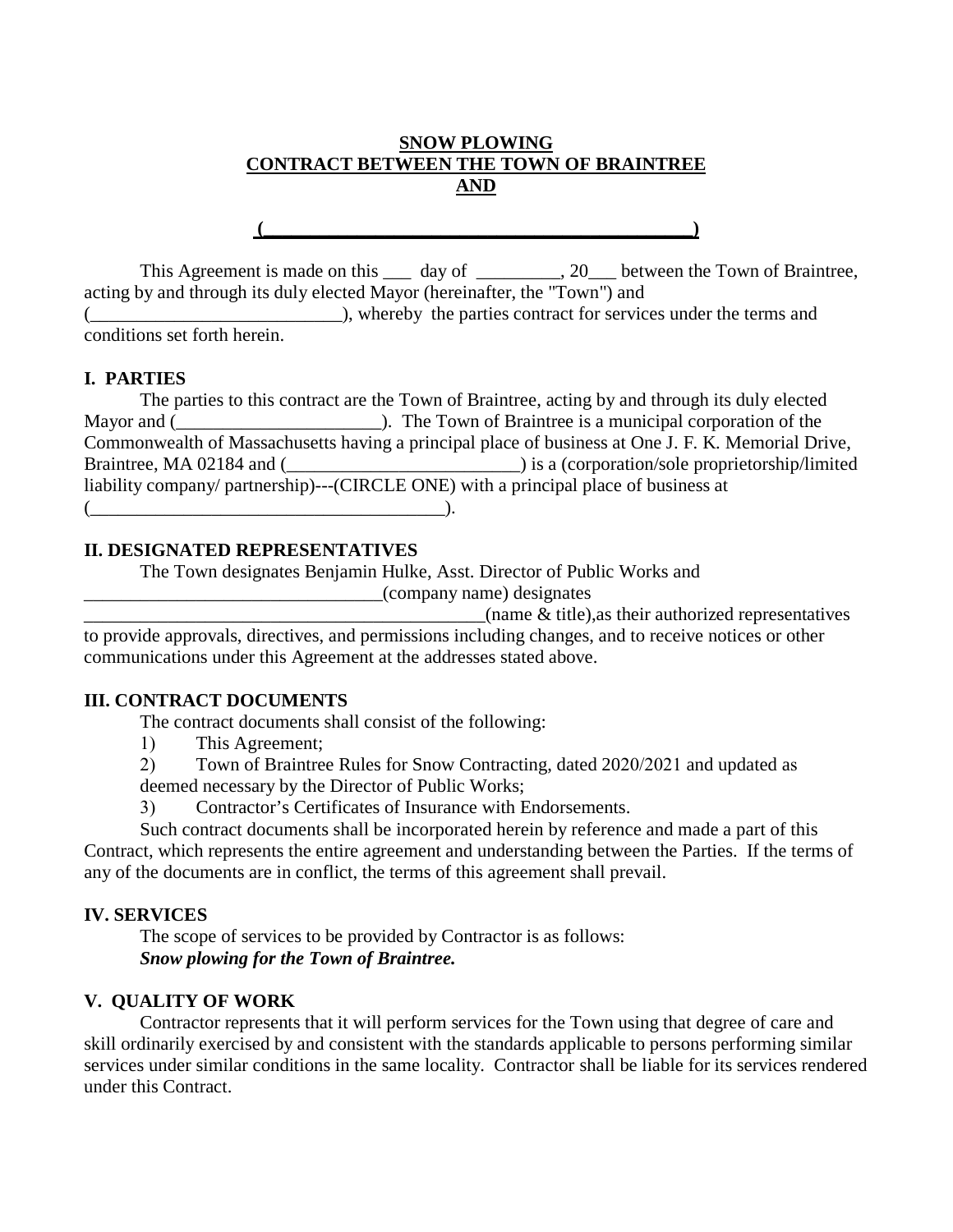#### **VI. COMPENSATION**

Contractor shall submit invoices to the Town with any reasonable supporting documentation requested by the Town, reflecting the services performed. Upon satisfactory review of said invoices and documentation, the Town shall remit payment to Contractor.

#### **VII. TIME FOR PERFORMANCE**

All services to be performed pursuant to this contract shall be completed by Contractor by October 31, 2021.

#### **VIII. SUBJECT TO APPROPRIATION**

Notwithstanding anything in the contract documents to the contrary, any and all payments which the Town is required to make under this contract shall be subject to appropriation or other availability of funds, as certified by the Town Accountant.

#### **IX. ENFORCEABILITY OF CONTRACT**

This contract is binding upon and enforceable against the Town if this contract is signed by the Mayor, endorsed by the Town Accountant as to appropriation or availability of funds, and endorsed as to form by the Town Solicitor. This contract is binding and enforceable against Contractor if signed by their authorized representative.

#### **X. ASSIGNMENT**

Contractor shall not delegate, assign or transfer its duties or interest in this Contract without the express written consent of the Town. If approved by the Town, this contract shall be binding upon Contractor's assigns, transferees and/or successors in interest.

#### **XI. PREVAILING STATUTORY AUTHORITY**

The validity, interpretation and performance of this Contract shall be governed by and construed in accordance with the laws of the Commonwealth of Massachusetts.

#### **XII. CONFLICT OF INTEREST**

Both the Town and Contractor stipulate to the applicability of Massachusetts General Law Chapter 268A, the Conflict of Interest Statute. The Parties further stipulate that the terms and conditions of this contract expressly prohibit any activity which constitutes a violation of this statute. By executing this contract, Contractor certifies that neither it nor any of its agents, employers or subcontractors is in violation of Massachusetts General Laws Chapter 268A.

#### **XIII. INSURANCE**

**Contractor shall maintain the insurance coverage listed below. Contractor is required by this agreement to name the Town of Braintree as an additional insured and to provide the Town with certificates of insurance coverage indicating that the Town of Braintree has been added as an additional insured under all insurance coverages required by this contract. Further, Contractor is required to provide the Town of Braintree with a copy of the current additional insured endorsement page, reflecting that the Town of Braintree has been listed as an additional insured, for each insurance policy to which the Town of Braintree has been added.**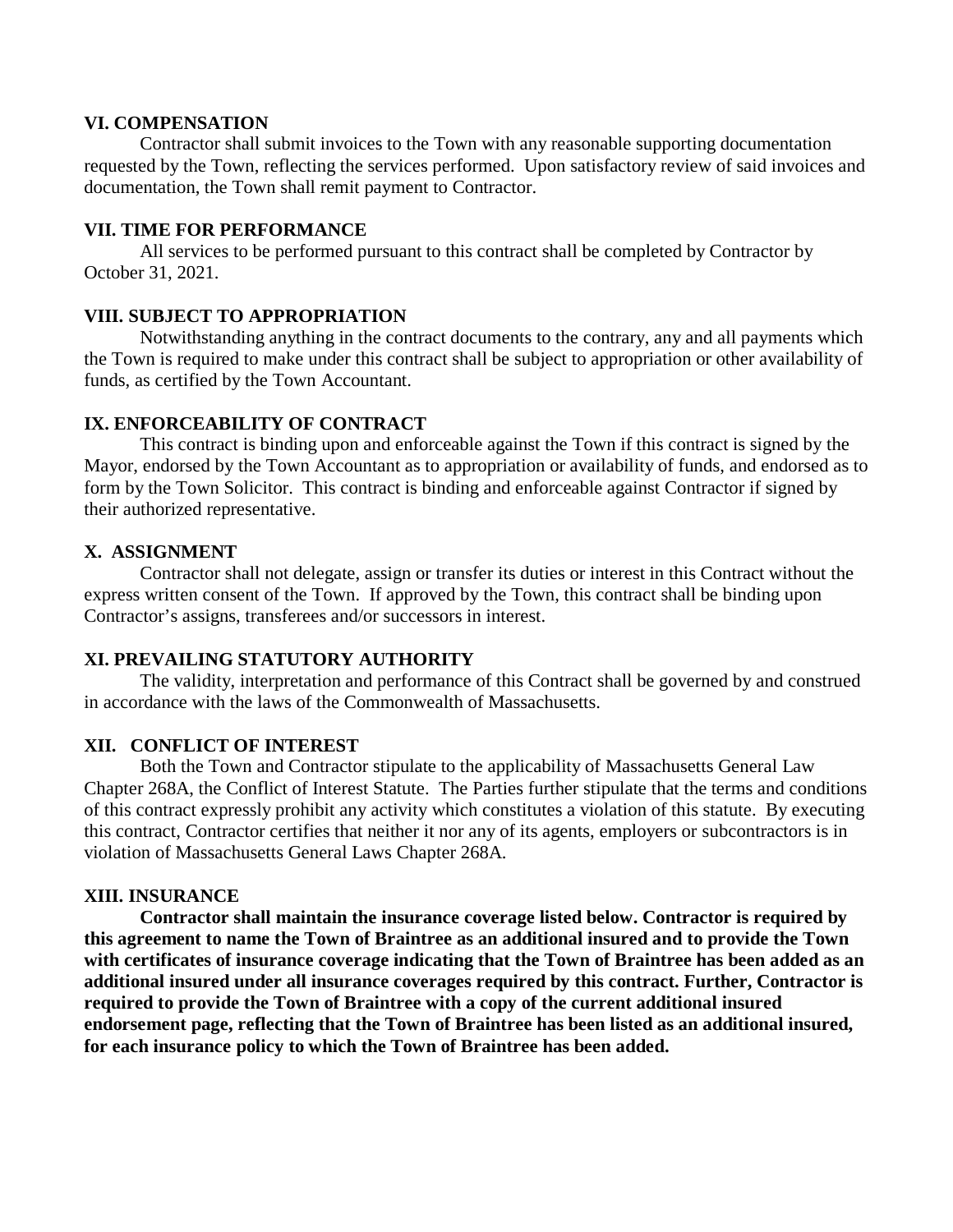**Required for All:** Automobile Liability in the amount of \$500,000 for bodily injury and property damage per accident; and **Required When Contractor has Employees**: Workers' Compensation and Employer's Liability in the amount as may be required by Massachusetts General Laws Chapter 152.

The parties acknowledge that the types of insurance and coverage limits listed herein are the minimum necessary for the Contractor to be awarded this contract. The types of insurance and coverage limits stated herein are not intended in any way to limit the Contractor's liability for any damages arising from the Contractor's performance of services under this contract.

The Contractor is required to maintain the above-referenced insurance coverage throughout the duration of this contract. If, at any time while this contract is in effect, any of the above insurance coverages should lapse, the Contractor shall immediately notify the Town of Braintree, and within thirty (30) days of said lapse, the Contractor shall provide the Town of Braintree with a new certificate of insurance coverage.

#### **XIV. INDEMNIFICATION**

Contractor hereby indemnifies and agrees to hold harmless the Town against any liability including all claims for bodily injury or property damage that may arise out of Contractor's performance of its obligations under this contract by itself or a subcontractor, officer, agent or employee.

#### **XV. TERMINATION**

This contract may be terminated by either party upon receipt of thirty (30) days advance written notice by certified mail to the Designated Representative identified in Paragraph II. In case of such written notice of termination, all services under this contract shall cease with the exception of such work as may be necessary to bring the work in progress to a reasonable and safe condition. (Contractor) shall then submit a final bill based on work actually performed. There shall be no penalty for termination for the convenience of the Town.

#### **XVI. BREACH OF CONTRACT**

Failure of Contractor to comply with any of the terms or conditions of the contract shall be deemed a material breach of contract, and the Town shall have all the rights and remedies provided in the contract documents, including the right to terminate or suspend the contract and to pursue its rights in any and all actions of law or equity or other proceedings with respect to a breach of contract.

In the event that a breach of contract may occur, this contract may be deemed null and void upon fourteen (14) days written notice by certified mail to the Designated Representative identified in Paragraph II, and the Town may pursue any remedies deemed necessary to secure the interests of the Town, provided, however, that this contract shall be and remain in full force and effect, and no action shall be taken by the Town if Contractor cures said breach within the fourteen day period.

#### **XVII. CERTIFICATION OF TAX COMPLIANCE**

The undersigned certifies that Contractor is in full compliance with all laws of the Commonwealth of Massachusetts relating to taxes, as required by Massachusetts General Laws Chapter 62C, §49A.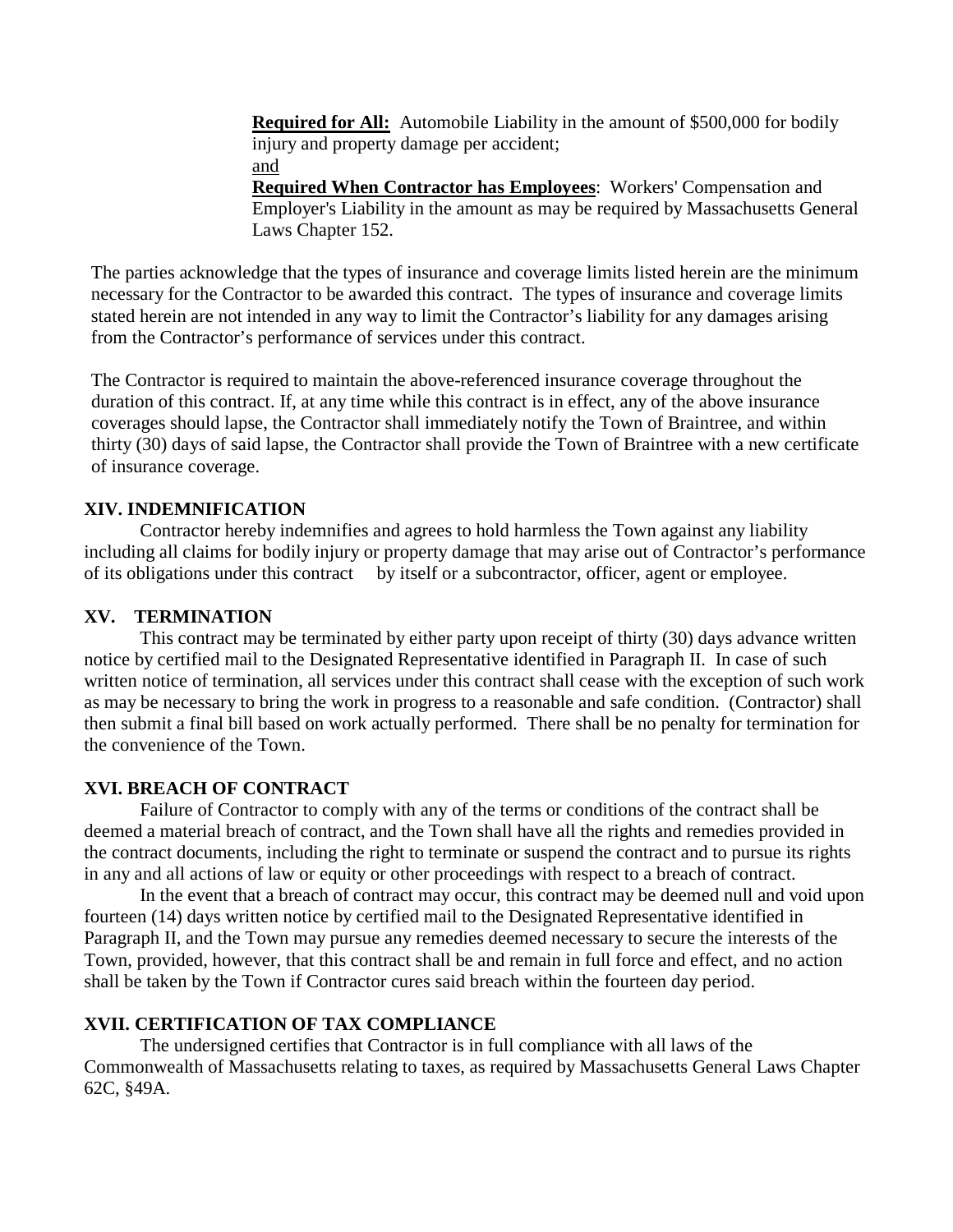#### **XVIII. NON-COLLUSION**

The undersigned certifies under penalties of perjury that this contract is in all respects bona fide, fair and made without collusion or fraud with any other person. As used in this subsection the word "person" shall mean any natural person, joint venture, partnership, corporation or other business or legal entity.

For Contractor\*:

For the Town of Braintree:

(Signature, Title) Date: \_\_\_\_\_\_\_\_\_\_\_\_\_\_\_

\_\_\_\_\_\_\_\_\_\_\_\_\_\_\_\_\_\_\_\_\_\_\_\_\_\_\_

Charles C. Kokoros, Mayor

\_\_\_\_\_\_\_\_\_\_\_\_\_\_\_\_\_\_\_\_\_\_\_\_\_\_\_\_\_\_\_ Nicole Taub Chief of Staff and Director of Operations Town Solicitor

\_\_\_\_\_\_\_\_\_\_\_\_\_\_\_\_\_\_\_\_\_\_\_\_\_\_\_\_\_\_\_\_

\_\_\_\_\_\_\_\_\_\_\_\_\_\_\_\_\_\_\_\_\_\_\_\_\_\_\_\_\_\_\_

Approved As to Form:

\_\_\_\_\_\_\_\_\_\_\_\_\_\_\_\_\_\_\_\_\_\_\_\_\_ Nicole Taub/Crystal Huff Town Solicitor

Recommended by:

James Arsenault, P.E. Director of Public Works

Approved as to Available Funds

\_\_\_\_\_\_\_\_\_\_\_\_\_\_\_\_\_\_\_\_\_\_\_\_\_\_\_\_\_\_\_\_

Mark Lin, Town Accountant Account No.: 0140011 538007 Purchase Order No.:

*\*Must be signed by the Company Owner, or by a Corporate Officer as Listed with the MA Secretary of State.*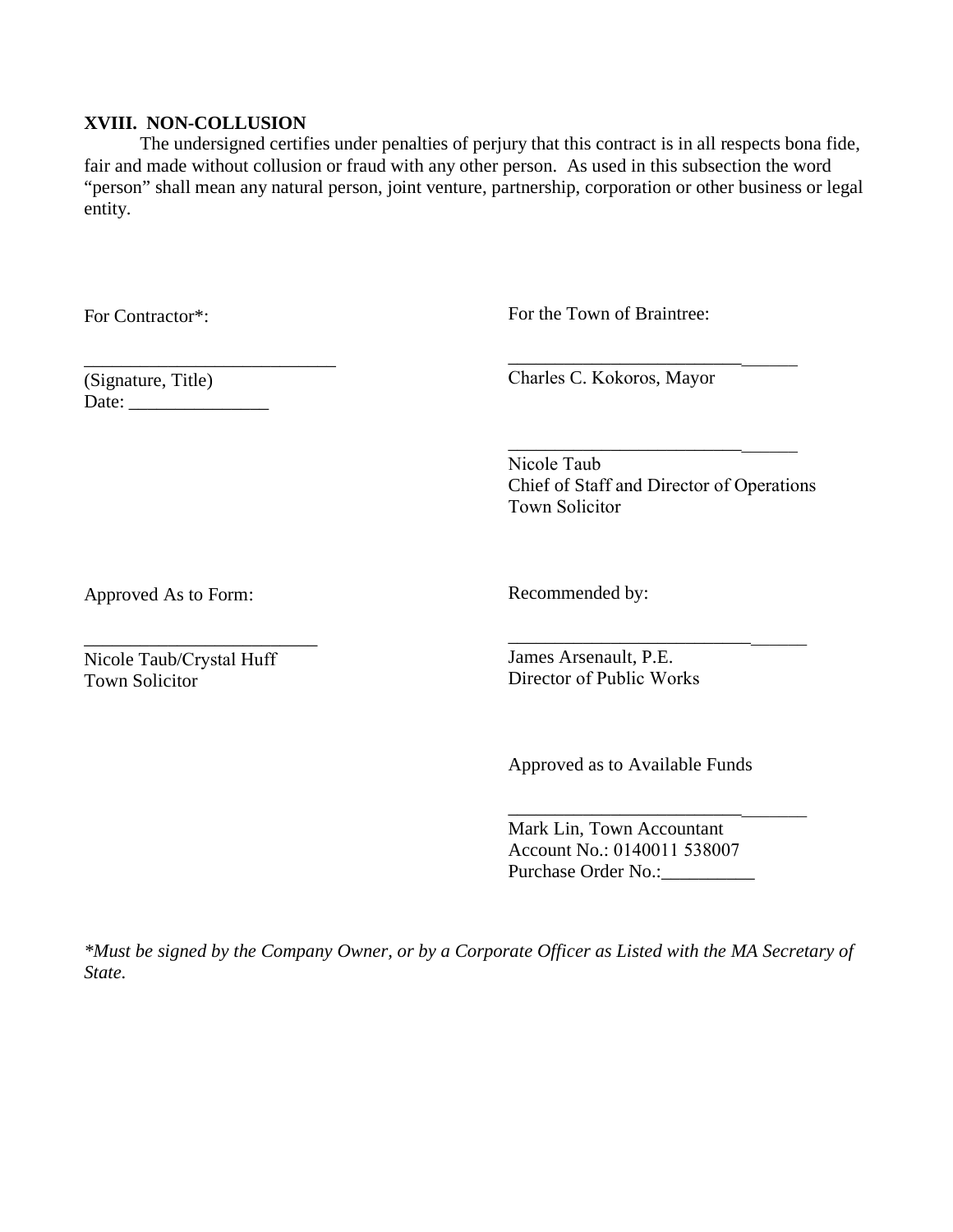## Certificate of Authorization

(NOTE: A certified vote of the corporation may be substituted for this form.)

|           | (Name of Company/Consultant/Corporation)                                                                                                                                                                                                                                             |
|-----------|--------------------------------------------------------------------------------------------------------------------------------------------------------------------------------------------------------------------------------------------------------------------------------------|
| A.        | a corporation formed and existing under the laws of the state of                                                                                                                                                                                                                     |
|           | (Insert Name and Title of Authorized Representative)                                                                                                                                                                                                                                 |
|           | is authorized to execute contracts in the name of said corporation. Such execution of any<br>contract or obligation in this corporation's name on its behalf by such duly authorized individual<br>shall be valid and binding upon the corporation.                                  |
| <b>B.</b> | a limited liability company or a partnership formed and existing under the<br>laws of the state of ____________________, and pursuant to the limited liability company<br>agreement or partnership agreement,                                                                        |
|           | (Insert Name and Title of Authorized Representative)                                                                                                                                                                                                                                 |
|           | is authorized to execute contracts in the name of said company or partnership. Such execution of<br>any contract or obligation in this company or partnership's name on its behalf by such duly<br>authorized individual shall be valid and binding upon the company or partnership. |
| C.        | is a sole proprietorship owned an operated exclusively by the undersigned.                                                                                                                                                                                                           |
|           | (Insert Name and Title of Authorized Representative)                                                                                                                                                                                                                                 |
|           | Execution of any contract or obligation in this sole proprietorship's name by such duly authorized<br>individual shall be valid and binding.                                                                                                                                         |

\_\_\_\_\_\_\_\_\_\_\_\_\_\_\_\_\_\_\_\_\_\_\_\_\_\_\_\_\_\_\_\_\_\_\_\_\_\_\_ Signature: (date) **(Must be signed by Corporate Officer, Partner, or Sole Proprietor)**

Print Name of Above

\_\_\_\_\_\_\_\_\_\_\_\_\_\_\_\_\_\_\_\_\_\_\_\_\_\_\_\_\_\_\_\_

\_\_\_\_\_\_\_\_\_\_\_\_\_\_\_\_\_\_\_\_\_\_\_\_\_\_\_\_\_\_\_\_\_

Title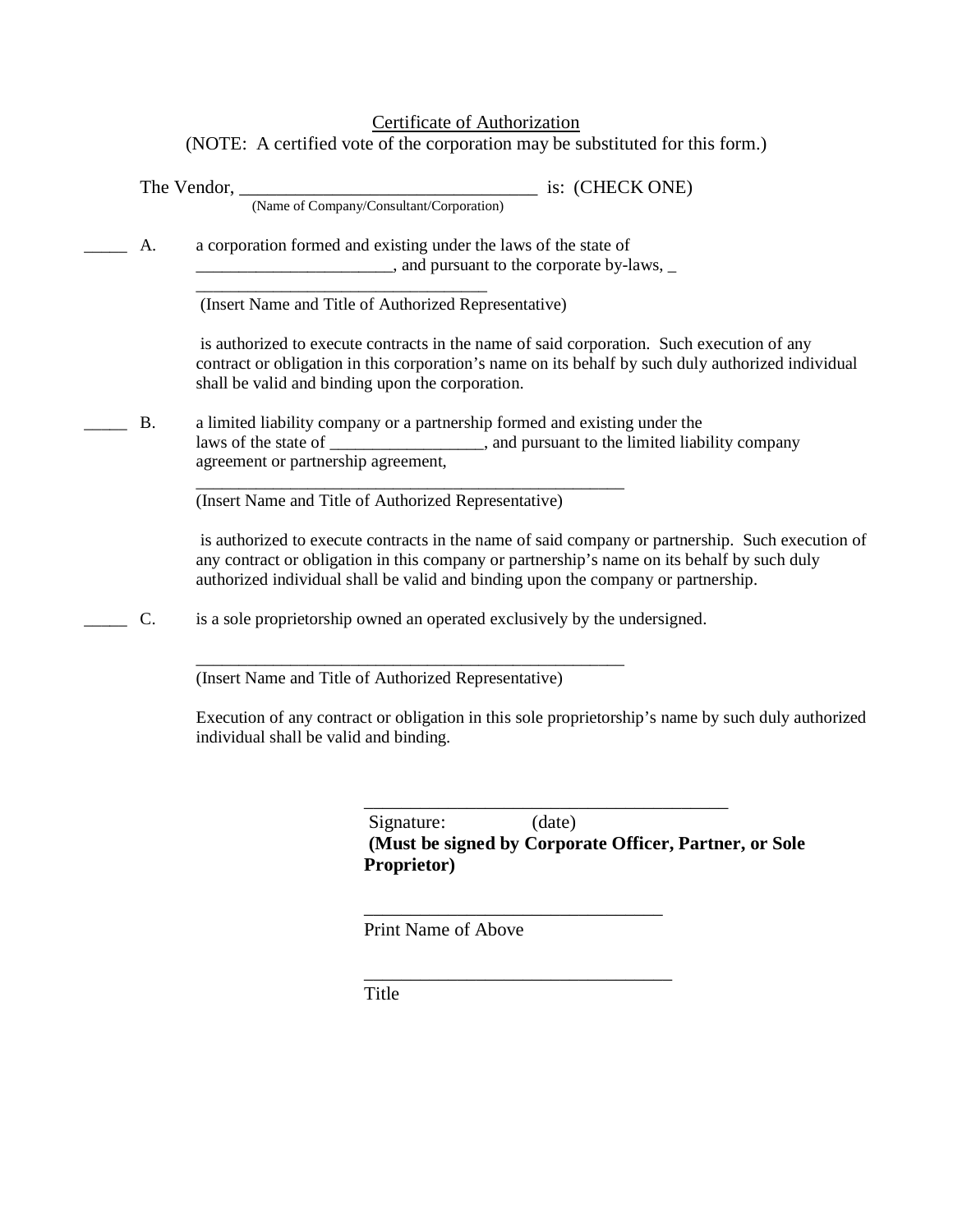|                                                                                                                                                             | <b>The Commonwealth of Massachusetts</b>                                              |                             |  |  |  |
|-------------------------------------------------------------------------------------------------------------------------------------------------------------|---------------------------------------------------------------------------------------|-----------------------------|--|--|--|
|                                                                                                                                                             | <b>Department of Industrial Accidents</b>                                             |                             |  |  |  |
|                                                                                                                                                             | <b>Office of Investigations</b>                                                       |                             |  |  |  |
|                                                                                                                                                             | <b>600 Washington Street</b>                                                          |                             |  |  |  |
|                                                                                                                                                             | <b>Boston, MA 02111</b>                                                               |                             |  |  |  |
|                                                                                                                                                             | www.mass.gov/dia                                                                      |                             |  |  |  |
|                                                                                                                                                             | Workers' Compensation Insurance Affidavit: Builders/Contractors/Electricians/Plumbers |                             |  |  |  |
| <b>Applicant Information</b>                                                                                                                                |                                                                                       | <b>Please Print Legibly</b> |  |  |  |
| Name (Business/Organization/Individual):                                                                                                                    |                                                                                       |                             |  |  |  |
| Address:                                                                                                                                                    |                                                                                       |                             |  |  |  |
| City/State/Zip:                                                                                                                                             | Phone $#$ :                                                                           |                             |  |  |  |
| Are you an employer? Check the appropriate box:                                                                                                             |                                                                                       | Type of project (required): |  |  |  |
| $1.$ I am a employer with $\qquad$                                                                                                                          | 4. I am a general contractor and I                                                    | 6. New construction         |  |  |  |
| employees (full and/or part-time).*<br>.<br>the contract of the contract of the contract of the contract of the contract of the contract of the contract of | have hired the sub-contractors<br>listed on the attached sheet                        | $\Box$ Remodeling           |  |  |  |

ara di altra

| 2. I am a sole proprietor or partner-<br>ship and have no employees<br>working for me in any capacity.<br>[No workers' comp. insurance<br>required.]<br>I am a homeowner doing all work<br>myself. [No workers' comp.<br>insurance required.] <sup>†</sup> | listed on the attached sheet.<br>These sub-contractors have<br>employees and have workers'<br>comp. insurance. <sup>1</sup><br>5. We are a corporation and its<br>officers have exercised their<br>right of exemption per MGL<br>c. 152, $\S1(4)$ , and we have no<br>employees. [No workers' | $\blacksquare$ . Let no define<br>8. Demolition<br>9. Building addition<br>10. Electrical repairs or additions<br>11. Plumbing repairs or additions<br>12. Roof repairs<br>13. Other |
|------------------------------------------------------------------------------------------------------------------------------------------------------------------------------------------------------------------------------------------------------------|-----------------------------------------------------------------------------------------------------------------------------------------------------------------------------------------------------------------------------------------------------------------------------------------------|--------------------------------------------------------------------------------------------------------------------------------------------------------------------------------------|
|                                                                                                                                                                                                                                                            | comp. insurance required.]                                                                                                                                                                                                                                                                    |                                                                                                                                                                                      |

\*Any applicant that checks box #1 must also fill out the section below showing their workers' compensation policy information.<br>Thomeowners who submit this affidavit indicating they are doing all work and then hire outside <sup>2</sup>Contractors that chock this box must attached an additional sheet showing the name of the sub-contractors and state whether or not those entities have employees. If the sub-contractors have employees, they must provide their workers' comp. policy number.

I am an employer that is providing workers' compensation insurance for my employees. Below is the policy and job site information.

Insurance Company Name: Name: 2008. [1] All Contracts Company Name: 2008. [2] All Contracts Company Name: 2008. [2] All Contracts Company Name: 2008. [2] All Contracts Company Name: 2008. [2] All Contracts Company Name: 20

Policy # or Self-ins. Lic. #: The Contract of the Contract of the Contract of the Contract of the Contract of the Contract of the Contract of the Contract of the Contract of the Contract of the Contract of the Contract of

**Job Site Address:** 

Attach a copy of the workers' compensation policy declaration page (showing the policy number and expiration date). Failure to secure coverage as required under Section 25A of MGL c. 152 can lead to the imposition of criminal penalties of a fine up to \$1,500.00 and/or one-year imprisonment, as well as civil penalties in the form of a STOP WORK ORDER and a fine of up to \$250.00 a day against the violator. Be advised that a copy of this statement may be forwarded to the Office of Investigations of the DIA for insurance coverage verification.

City/State/Zip:

I do hereby certify under the pains and penalties of perjury that the information provided above is true and correct.

| Signature: |  |
|------------|--|
|            |  |
| Phone #:   |  |

| Official use only. Do not write in this area, to be completed by city or town official.                                                                                                                                       |          |  |  |
|-------------------------------------------------------------------------------------------------------------------------------------------------------------------------------------------------------------------------------|----------|--|--|
| City or Town: The Contract of the Contract of the Contract of the Contract of the Contract of the Contract of the Contract of the Contract of the Contract of the Contract of the Contract of the Contract of the Contract of |          |  |  |
| <b>Issuing Authority (circle one):</b>                                                                                                                                                                                        |          |  |  |
| 1. Board of Health 2. Building Department 3. City/Town Clerk 4. Electrical Inspector 5. Plumbing Inspector                                                                                                                    |          |  |  |
|                                                                                                                                                                                                                               |          |  |  |
| <b>Contact Person:</b>                                                                                                                                                                                                        | Phone #: |  |  |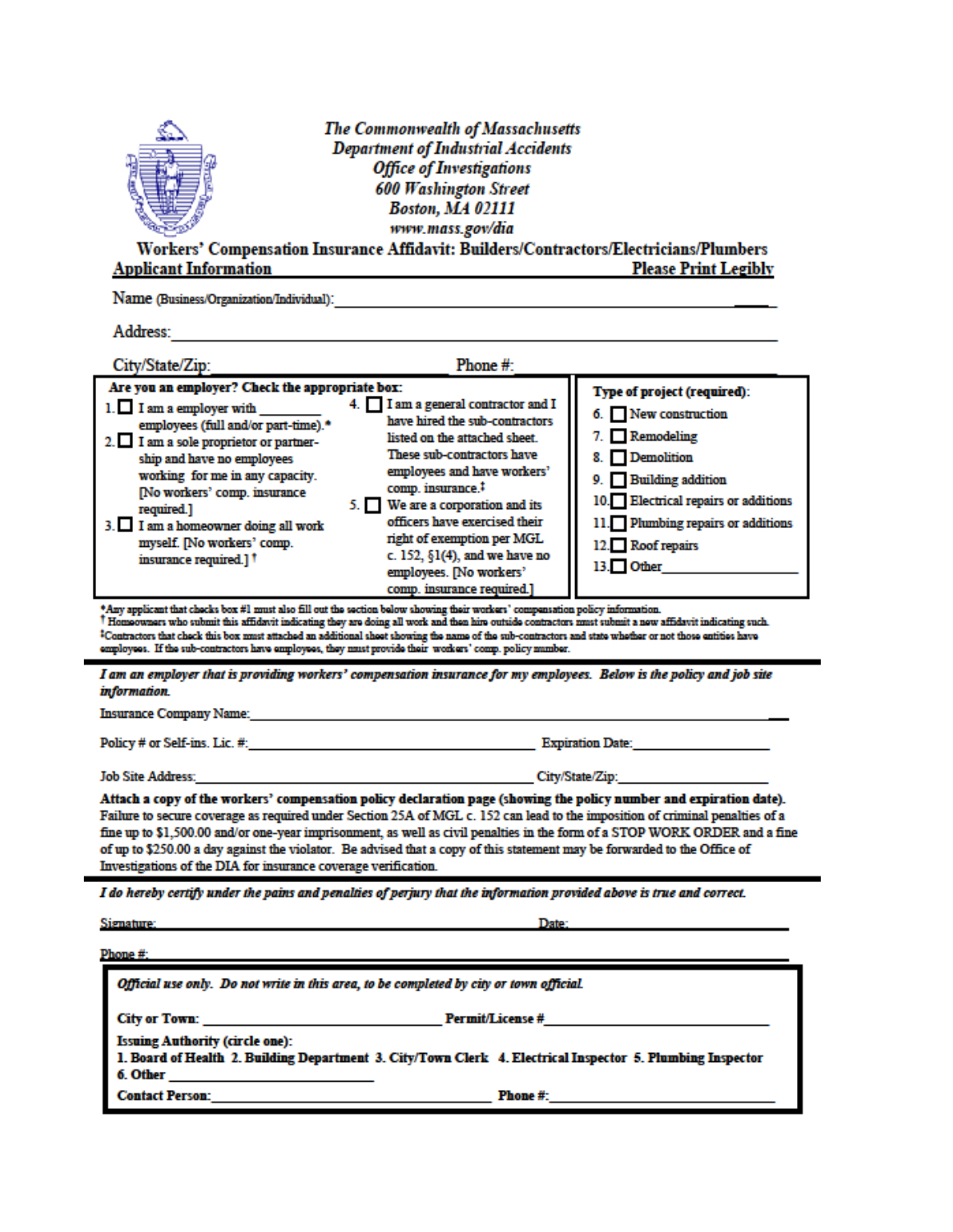#### **Request for Taxpayer Identification Number and Certification**

Give Form to the requester. Do not send to the IRS.

| (Rev. December 2011)<br><b>Identification Number and Certification</b><br>Department of the Treasury<br>Internal Revenue Service                                                                                                                                                                                                                                                                                                                                                                                                                                                                                                                         |                                                                                                                     | requester. Do not<br>send to the IRS.                                                                                                                                                                               |                                                                                                        |                                                                                                                                            |  |
|----------------------------------------------------------------------------------------------------------------------------------------------------------------------------------------------------------------------------------------------------------------------------------------------------------------------------------------------------------------------------------------------------------------------------------------------------------------------------------------------------------------------------------------------------------------------------------------------------------------------------------------------------------|---------------------------------------------------------------------------------------------------------------------|---------------------------------------------------------------------------------------------------------------------------------------------------------------------------------------------------------------------|--------------------------------------------------------------------------------------------------------|--------------------------------------------------------------------------------------------------------------------------------------------|--|
|                                                                                                                                                                                                                                                                                                                                                                                                                                                                                                                                                                                                                                                          | Name (as shown on your income tax return)                                                                           |                                                                                                                                                                                                                     |                                                                                                        |                                                                                                                                            |  |
|                                                                                                                                                                                                                                                                                                                                                                                                                                                                                                                                                                                                                                                          |                                                                                                                     | Business name/disregarded entity name, if different from above                                                                                                                                                      |                                                                                                        |                                                                                                                                            |  |
| οi                                                                                                                                                                                                                                                                                                                                                                                                                                                                                                                                                                                                                                                       |                                                                                                                     |                                                                                                                                                                                                                     |                                                                                                        |                                                                                                                                            |  |
| å<br>Check appropriate box for federal tax classification:                                                                                                                                                                                                                                                                                                                                                                                                                                                                                                                                                                                               |                                                                                                                     |                                                                                                                                                                                                                     |                                                                                                        |                                                                                                                                            |  |
|                                                                                                                                                                                                                                                                                                                                                                                                                                                                                                                                                                                                                                                          | $\Box$ C Corporation<br>S Corporation<br>Partnership Trust/estate<br>Individual/sole proprietor                     |                                                                                                                                                                                                                     |                                                                                                        |                                                                                                                                            |  |
| Specific instructions on<br>Print or type                                                                                                                                                                                                                                                                                                                                                                                                                                                                                                                                                                                                                | Limited liability company. Enter the tax classification (C=C corporation, S=S corporation, P=partnership) ▶         |                                                                                                                                                                                                                     |                                                                                                        | Exampt payes                                                                                                                               |  |
|                                                                                                                                                                                                                                                                                                                                                                                                                                                                                                                                                                                                                                                          | Other (see instructions)                                                                                            |                                                                                                                                                                                                                     |                                                                                                        |                                                                                                                                            |  |
|                                                                                                                                                                                                                                                                                                                                                                                                                                                                                                                                                                                                                                                          |                                                                                                                     | Address (number, street, and apt. or suite no.)                                                                                                                                                                     |                                                                                                        | Requester's name and address (optional)                                                                                                    |  |
| ŝ                                                                                                                                                                                                                                                                                                                                                                                                                                                                                                                                                                                                                                                        | City, state, and ZIP code                                                                                           |                                                                                                                                                                                                                     |                                                                                                        |                                                                                                                                            |  |
|                                                                                                                                                                                                                                                                                                                                                                                                                                                                                                                                                                                                                                                          |                                                                                                                     | List account number(s) here (optional)                                                                                                                                                                              |                                                                                                        |                                                                                                                                            |  |
| Part I                                                                                                                                                                                                                                                                                                                                                                                                                                                                                                                                                                                                                                                   |                                                                                                                     | Taxpayer Identification Number (TIN)                                                                                                                                                                                |                                                                                                        |                                                                                                                                            |  |
|                                                                                                                                                                                                                                                                                                                                                                                                                                                                                                                                                                                                                                                          |                                                                                                                     | Enter your TIN in the appropriate box. The TIN provided must match the name given on the "Name" line                                                                                                                |                                                                                                        | <b>Social security number</b>                                                                                                              |  |
|                                                                                                                                                                                                                                                                                                                                                                                                                                                                                                                                                                                                                                                          |                                                                                                                     | to avoid backup withholding. For individuals, this is your social security number (SSN). However, for a<br>resident allen, sole proprietor, or disregarded entity, see the Part I Instructions on page 3. For other |                                                                                                        |                                                                                                                                            |  |
|                                                                                                                                                                                                                                                                                                                                                                                                                                                                                                                                                                                                                                                          | TIN on page 3.                                                                                                      | entities, it is your employer identification number (EIN). If you do not have a number, see How to get a                                                                                                            |                                                                                                        |                                                                                                                                            |  |
|                                                                                                                                                                                                                                                                                                                                                                                                                                                                                                                                                                                                                                                          |                                                                                                                     | Note. If the account is in more than one name, see the chart on page 4 for guidelines on whose                                                                                                                      |                                                                                                        | <b>Employer Identification number</b>                                                                                                      |  |
|                                                                                                                                                                                                                                                                                                                                                                                                                                                                                                                                                                                                                                                          | number to enter.                                                                                                    |                                                                                                                                                                                                                     |                                                                                                        |                                                                                                                                            |  |
| Part II                                                                                                                                                                                                                                                                                                                                                                                                                                                                                                                                                                                                                                                  |                                                                                                                     | <b>Certification</b>                                                                                                                                                                                                |                                                                                                        |                                                                                                                                            |  |
|                                                                                                                                                                                                                                                                                                                                                                                                                                                                                                                                                                                                                                                          | Under penalties of perjury, I certify that:                                                                         |                                                                                                                                                                                                                     |                                                                                                        |                                                                                                                                            |  |
|                                                                                                                                                                                                                                                                                                                                                                                                                                                                                                                                                                                                                                                          |                                                                                                                     | 1. The number shown on this form is my correct taxpayer identification number (or I am waiting for a number to be issued to me), and                                                                                |                                                                                                        |                                                                                                                                            |  |
| 2. I am not subject to backup withholding because: (a) I am exempt from backup withholding, or (b) I have not been notified by the internal Revenue<br>Service (IRS) that I am subject to backup withholding as a result of a failure to report all interest or dividends, or (c) the IRS has notified me that I am<br>no longer subject to backup withholding, and                                                                                                                                                                                                                                                                                      |                                                                                                                     |                                                                                                                                                                                                                     |                                                                                                        |                                                                                                                                            |  |
|                                                                                                                                                                                                                                                                                                                                                                                                                                                                                                                                                                                                                                                          |                                                                                                                     | 3. I am a U.S. citizen or other U.S. person (defined below).                                                                                                                                                        |                                                                                                        |                                                                                                                                            |  |
| Certification instructions. You must cross out item 2 above if you have been notified by the IRS that you are currently subject to backup withholding<br>because you have falled to report all interest and dividends on your tax return. For real estate transactions, item 2 does not apply. For mortgage<br>Interest paid, acquisition or abandonment of secured property, cancellation of debt, contributions to an individual retirement arrangement (IRA), and<br>generally, payments other than interest and dividends, you are not required to sign the certification, but you must provide your correct TIN. See the<br>instructions on page 4. |                                                                                                                     |                                                                                                                                                                                                                     |                                                                                                        |                                                                                                                                            |  |
| Sign<br>Here                                                                                                                                                                                                                                                                                                                                                                                                                                                                                                                                                                                                                                             | <b>Signature of</b><br>U.S. person                                                                                  |                                                                                                                                                                                                                     | Data P                                                                                                 |                                                                                                                                            |  |
|                                                                                                                                                                                                                                                                                                                                                                                                                                                                                                                                                                                                                                                          | <b>General Instructions</b>                                                                                         |                                                                                                                                                                                                                     | Note. If a requester gives you a form other than Form W-9 to request                                   |                                                                                                                                            |  |
| noted.                                                                                                                                                                                                                                                                                                                                                                                                                                                                                                                                                                                                                                                   |                                                                                                                     | Section references are to the Internal Revenue Code unless otherwise                                                                                                                                                | your TIN, you must use the requester's form if it is substantially similar<br>to this Form W-9.        |                                                                                                                                            |  |
|                                                                                                                                                                                                                                                                                                                                                                                                                                                                                                                                                                                                                                                          | <b>Purpose of Form</b>                                                                                              |                                                                                                                                                                                                                     | Definition of a U.S. person. For federal tax purposes, you are<br>considered a U.S. person if you are: |                                                                                                                                            |  |
|                                                                                                                                                                                                                                                                                                                                                                                                                                                                                                                                                                                                                                                          |                                                                                                                     | A person who is required to file an information return with the IRS must                                                                                                                                            | . An individual who is a U.S. citizen or U.S. resident allen,                                          |                                                                                                                                            |  |
| obtain your correct taxpayer identification number (TIN) to report, for<br>example, income paid to you, real estate transactions, mortgage interest                                                                                                                                                                                                                                                                                                                                                                                                                                                                                                      |                                                                                                                     |                                                                                                                                                                                                                     |                                                                                                        | • A partnership, corporation, company, or association created or<br>organized in the United States or under the laws of the United States, |  |
|                                                                                                                                                                                                                                                                                                                                                                                                                                                                                                                                                                                                                                                          |                                                                                                                     | you paid, acquisition or abandonment of secured property, cancellation                                                                                                                                              | • An estate (other than a foreign estate), or                                                          |                                                                                                                                            |  |
|                                                                                                                                                                                                                                                                                                                                                                                                                                                                                                                                                                                                                                                          | of debt, or contributions you made to an IRA.<br>. A domestic trust (as defined in Regulations section 301,7701-7). |                                                                                                                                                                                                                     |                                                                                                        |                                                                                                                                            |  |

Use Form W-9 only if you are a U.S. person (including a resident<br>allen), to provide your correct TIN to the person requesting it (the<br>requester) and, when applicable, to:

1. Certify that the TIN you are giving is correct (or you are waiting for a number to be issued),

2. Certify that you are not subject to backup withholding, or

2. Ceality and you all hot stories to backup with the pulsar payee. If applicable, you are also certifying that as a U.S. exempt<br>payee. If applicable, you are also certifying that as a U.S. person, your<br>allocable share of

• A domestic trust (as denined in Heguiatonis section 301.7701-7).<br>Special rules for partnerships. Partnerships that conduct a trade or<br>business in the United States are generally required to pay a withholding<br>tax on any f

Cat. No. 10231X

Form **W-9** (Rev. 12-2011)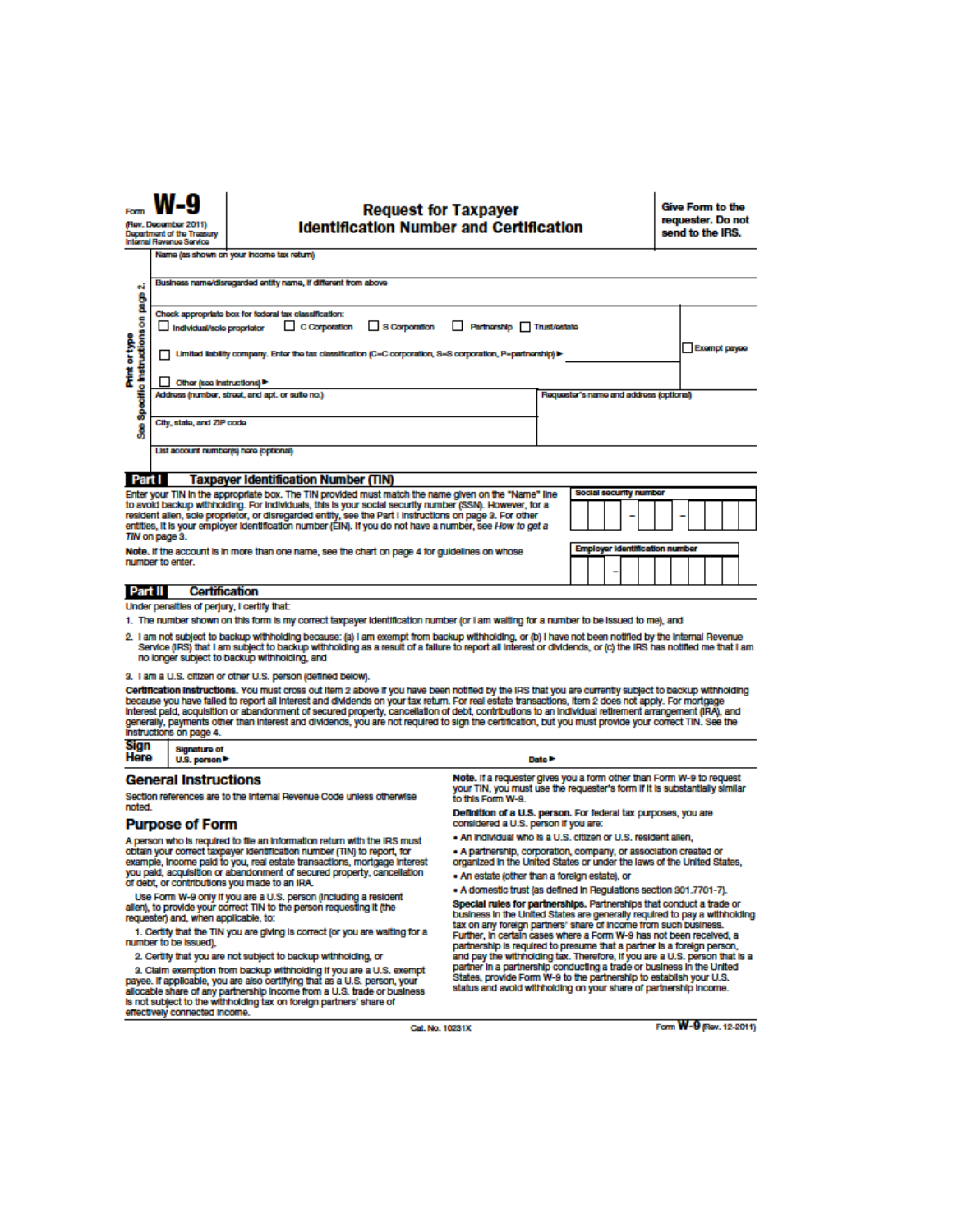## **LIST OF VEHICLES USED FOR SNOW REMOVAL: TOWN OF BRAINTREE**

| <b>YEAR</b> | <b>MAKE</b> | <b>MODEL</b> | <b>PLATE#</b> | <b>GVW</b> |
|-------------|-------------|--------------|---------------|------------|
|             |             |              |               |            |
|             |             |              |               |            |
|             |             |              |               |            |
|             |             |              |               |            |
|             |             |              |               |            |
|             |             |              |               |            |
|             |             |              |               |            |
|             |             |              |               |            |
|             |             |              |               |            |

**CONTRACTOR NAME: \_\_\_\_\_\_\_\_\_\_\_\_\_\_\_\_\_\_\_\_\_\_\_\_\_\_\_\_\_\_\_\_\_\_\_\_**

Any Additions to this list must be approved by the Highway Superintendent. If added vehicle approved, a Certificate of Registration for the vehicle must be supplied.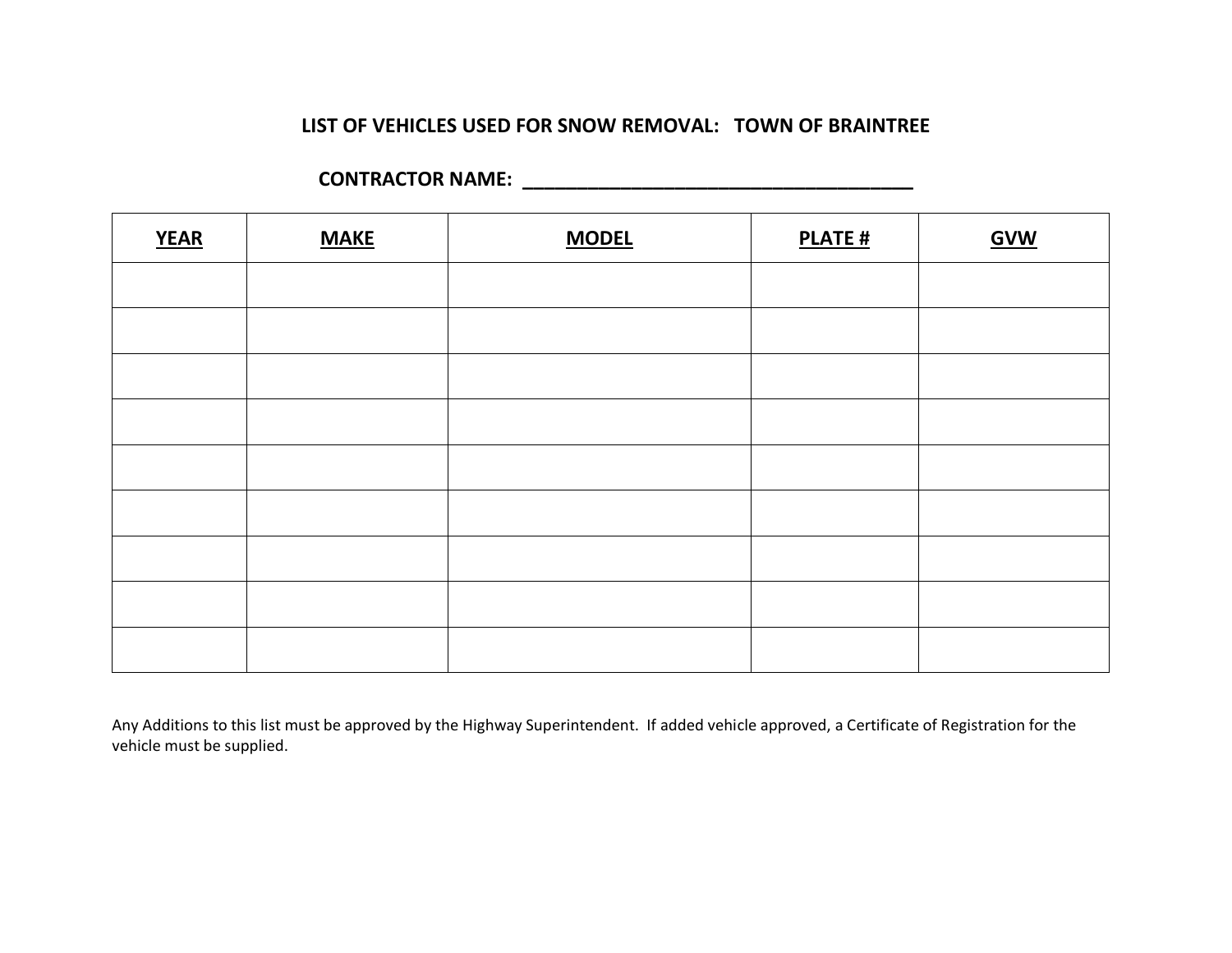In addition to The Town Of Braintree being listed as Additional Insured on the policy,

The Additional Insured Endorsement Page:

\_\_\_\_\_\_\_\_Must be on Insurance Company Letterhead and/or have Insurance Co. Stamp with Signature

\_\_\_\_\_\_Must Include the Name of Snow Plow Operator or Company

\_\_\_\_\_\_Must Include the Insurance Policy Number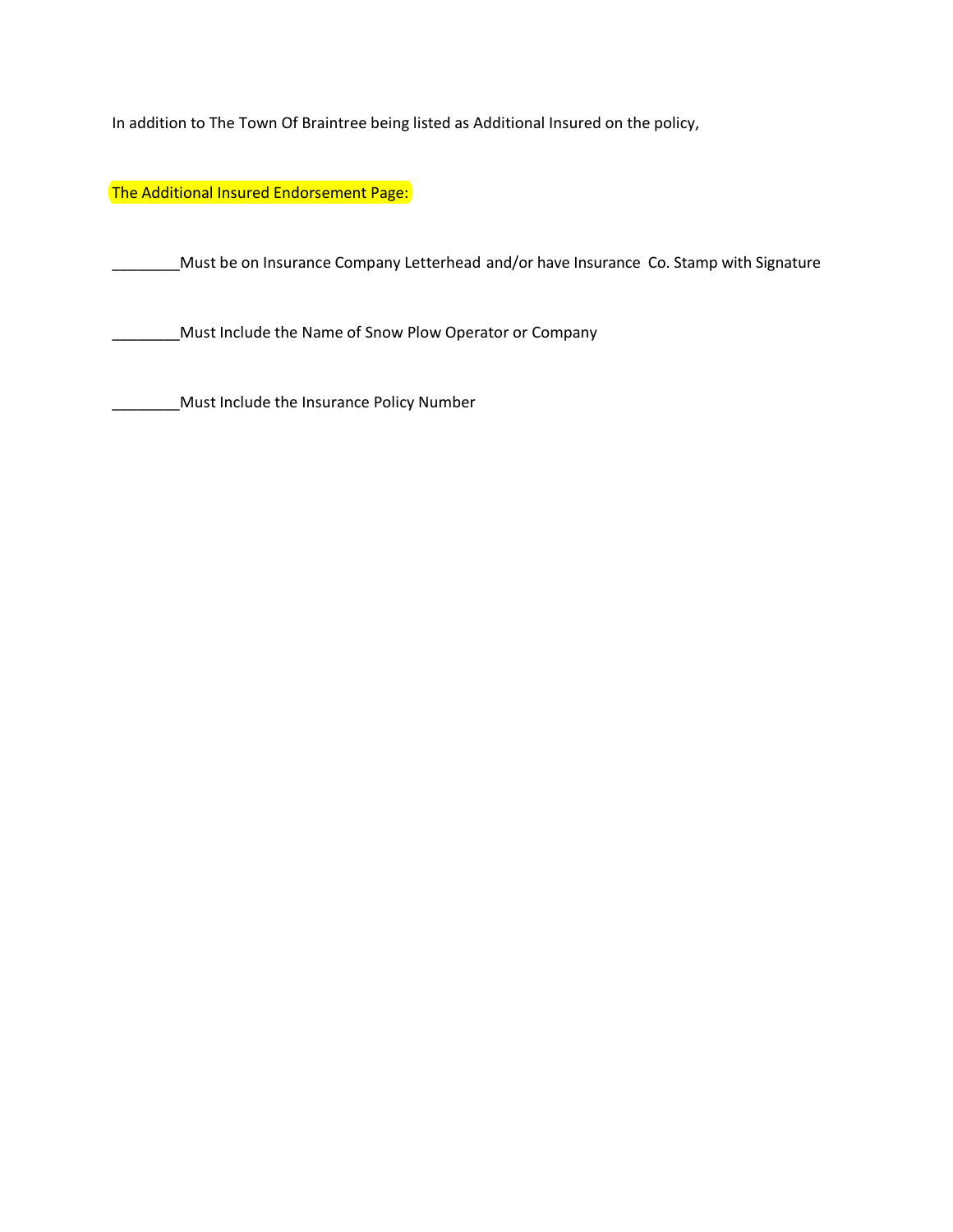# THIS ENDORSEMENT CHANGES THE POLICY. PLEASE READ IT CAREFULLY.

# **ADDITIONAL INSURED - MASSACHUSETTS**

This endorsement modifies insurance provided under the following:

BUSINESS AUTO COVERAGE FORM **GARAGE COVERAGE FORM** TRUCKERS COVERAGE FORM

With respect to coverage provided by this endorsement, the provisions of the Coverage Form apply unless modified by the endorsement.

Changes in Liability Coverage:

Who Is An Insured is changed to include the person or organization named in this endorsement, but only for "bodily injury" or "property damage" resulting from the acts or omissions of:

- 1. You, while using a covered "auto."
- 2. Any other person, while using a sovered "auto" with your permission. Additional insured TOWN OF BRAINTREE 1 JFK DRIVE BRAINTREE, MA 02184 Commerce Insurance Insurance Name Policy #1 **Policy Number** r off COPY **URANCE COMBANY®R** gnature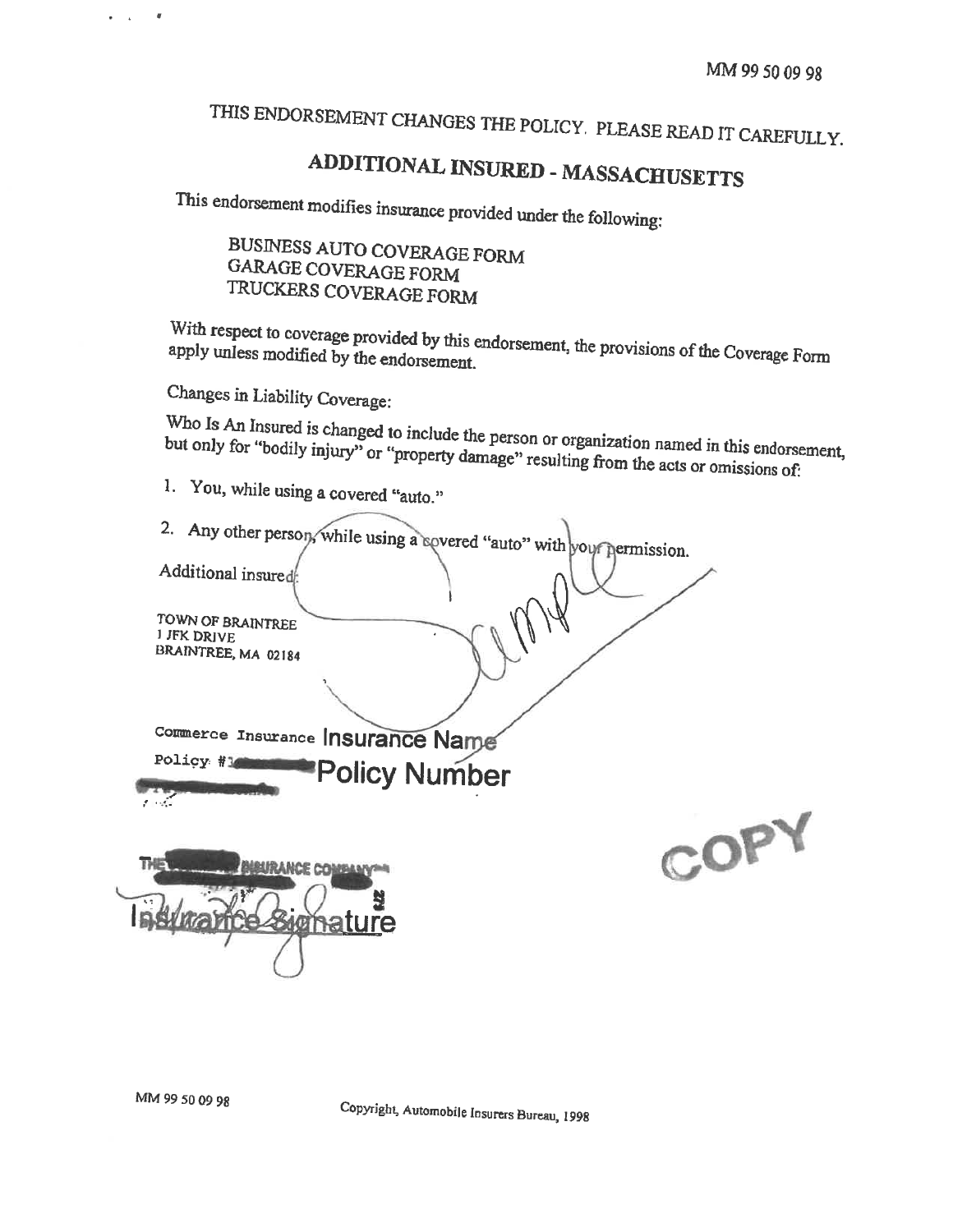

Mame<br>of<br>ónow Plaw<br>Operalor or<br>Compriny Endorsement Number: 5

Automatic Additional Insured - Owners, Lessees or Contractors

This endors meet, effective 12/31/2012 altaches to and forms a part of Policy Number F This codorsement changes the Polloy. Please read is carefully.

This endorsement modifies insurance provided under the following:

Insurance

Policy<br>Number

COMMERCIAL GENERAL LIABILITY COVERAGE PART CONTRACTORS POLIJITION LIABILITY COVERAGE PART

**SCHEDULE** 

Name of Person or Organization:

Any person(s) or organization(s) whom the Named Insured agrees, in a written contract, to name as an additional insured. However, this states exists only for the project specified in that contract.

The person or organization shown in this Sebedule is included as an insured, but only with respect to that person's or organization's vicarious liability arising out of your cogoing operations performed for that insured.

Sample Additional<br>Insured Endorsement<br>Page

ECC-319-0712